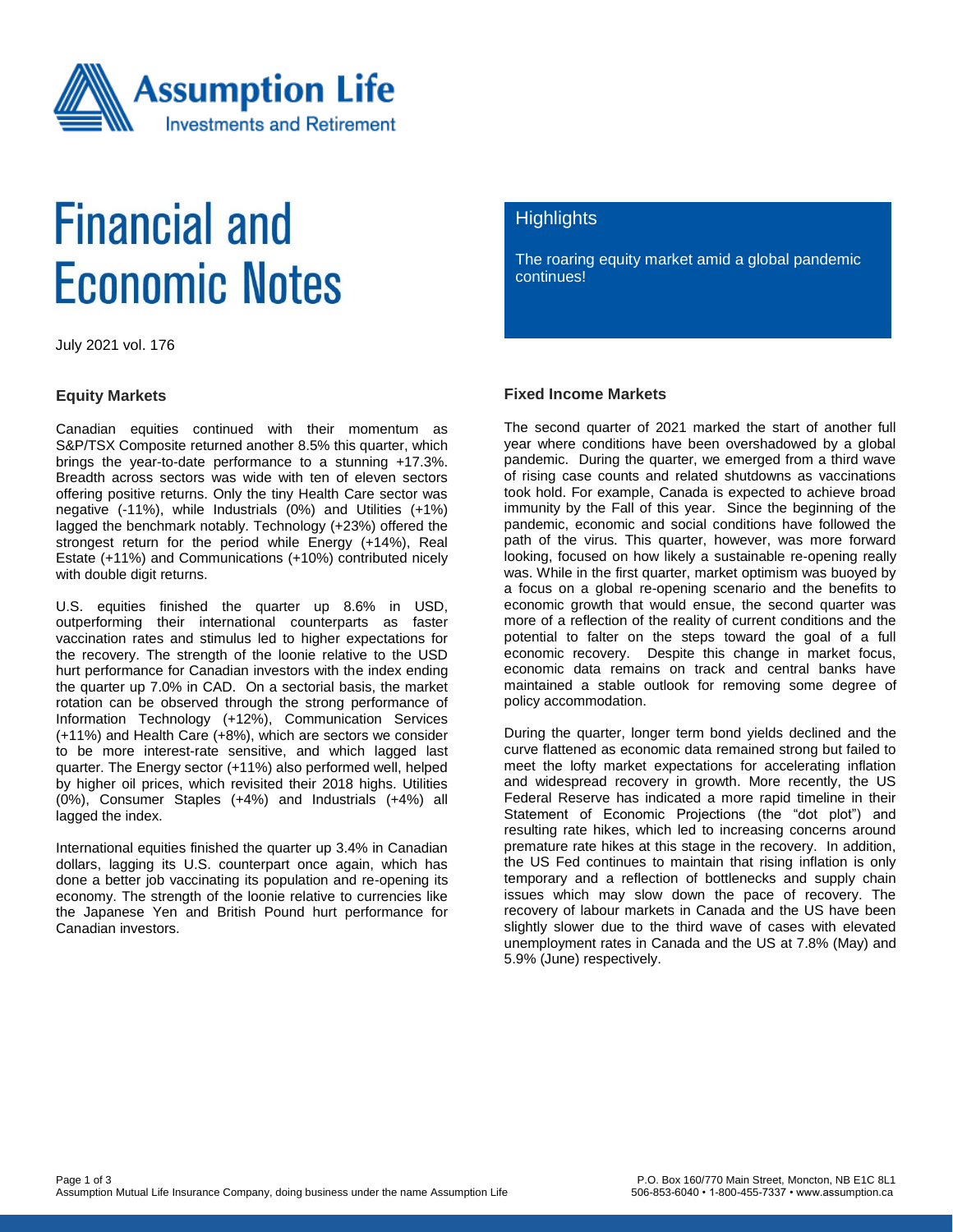

# **Financial and Economic Notes**

# **Assumption Life Investment Funds**

Applicable for Registered Pension Plan clients only

### **Gross returns as of June 30, 2021**

| <b>FUNDS</b>                                     | 1 MTH<br>%       | <b>YTD</b><br>%  | 1 year<br>% | 2 years<br>% | 3 years<br>% | 4 years<br>%     | 5 years<br>% |  |  |  |  |
|--------------------------------------------------|------------------|------------------|-------------|--------------|--------------|------------------|--------------|--|--|--|--|
| <b>ASSUMPTION / LOUISBOURG FUNDS</b>             |                  |                  |             |              |              |                  |              |  |  |  |  |
| <b>Balanced Fund - RPP</b>                       | 2.1              | 6.7              | 16.9        | 9.6          | 7.8          | 7.5              | 7.7          |  |  |  |  |
| Multi-Index                                      | $\overline{2.2}$ | 6.6              | 15.7        | 9.9          | 8.5          | $\overline{8.0}$ | 8.0          |  |  |  |  |
| <b>Canadian Dividend Fund</b>                    | 2.8              | 17.7             | 34.8        | 13.0         | 9.2          | 9.2              | 9.5          |  |  |  |  |
| S&P / TSX Index                                  | 2.5              | 17.3             | 33.9        | 14.4         | 10.8         | 10.7             | 10.8         |  |  |  |  |
| U.S. Equity Fund (\$CAN)                         | 3.0              | 11.4             | 28.3        | 19.0         | 15.9         | 14.8             | 14.6         |  |  |  |  |
| S&P 500 Index (\$ CAN)                           | 4.9              | 12.0             | 28.0        | 19.8         | 16.3         | 16.2             | 16.5         |  |  |  |  |
| <b>Money Market Fund</b>                         | 0.0              | 0.1              | 0.2         | 0.8          | 1.1          | 1.0              | 0.9          |  |  |  |  |
| SCM 91 Day T-Bills                               | 0.0              | 0.0              | 0.1         | 0.9          | 1.1          | 1.1              | 1.0          |  |  |  |  |
| <b>Fixed Income Fund</b>                         | 0.8              | $-3.3$           | $-2.4$      | 2.1          | 3.5          | 2.9              | 2.6          |  |  |  |  |
| <b>SCM Universe Bond Index</b>                   | 1.0              | $-3.5$           | $-2.4$      | 2.6          | 4.2          | 3.3              | 2.6          |  |  |  |  |
| <b>Growth Portfolio</b>                          | 2.7              | 14.2             | 30.8        | 16.0         | 11.2         | 10.9             | 10.9         |  |  |  |  |
| Multi-Index                                      | 2.7              | 13.4             | 29.1        | 14.3         | 10.8         | 10.8             | 11.4         |  |  |  |  |
| <b>Balanced Growth Portfolio</b>                 | 2.2              | 11.0             | 24.0        | 13.0         | 9.4          | 9.1              | 9.0          |  |  |  |  |
| Multi-Index                                      | 2.3              | 9.6              | 21.5        | 11.7         | 9.4          | 9.1              | 9.4          |  |  |  |  |
| <b>Balanced Portfolio</b>                        | 1.7              | 7.9              | 18.3        | 10.2         | 7.6          | 7.2              | 7.2          |  |  |  |  |
| Multi-Index                                      | 1.8              | 5.1              | 13.1        | 8.7          | 7.7          | 7.2              | 7.2          |  |  |  |  |
| <b>Conservative Portfolio</b>                    | 1.2              | 5.4              | 13.8        | 7.0          | 5.2          | 4.9              | 4.9          |  |  |  |  |
| Multi-Index                                      | 1.4              | 0.9              | 5.2         | 5.7          | 5.9          | 5.2              | 4.9          |  |  |  |  |
| <b>Canadian Small Capitalization Equity Fund</b> | 2.4              | 30.5             | 70.4        | 26.9         | 12.2         | 9.3              | 9.4          |  |  |  |  |
| BMO NB Small Cap Weighted Index                  | 0.5              | 19.8             | 57.7        | 19.1         | 9.2          | 8.3              | 7.3          |  |  |  |  |
| <b>SmartSeries Income Fund</b>                   | 1.1              | 6.9              | 16.2        | 8.2          | n/a          | n/a              | n/a          |  |  |  |  |
| Multi-Index                                      | 1.7              | 1.3              | 6.5         | 6.6          | n/a          | n/a              | n/a          |  |  |  |  |
| <b>SmartSeries 2020 Fund</b>                     | 1.5              | 8.3              | 19.1        | 9.5          | n/a          | n/a              | n/a          |  |  |  |  |
| Multi-Index                                      | 2.0              | $\overline{3.8}$ | 11.3        | 8.5          | n/a          | n/a              | n/a          |  |  |  |  |
| <b>SmartSeries 2025 Fund</b>                     | 1.8              | 9.5              | 21.3        | 10.6         | n/a          | n/a              | n/a          |  |  |  |  |
| Multi-Index                                      | 2.3              | 5.7              | 14.9        | 10.0         | n/a          | n/a              | n/a          |  |  |  |  |
| <b>SmartSeries 2030 Fund</b>                     | $\overline{1.9}$ | 10.2             | 22.7        | 11.2         | n/a          | n/a              | n/a          |  |  |  |  |
| Multi-Index                                      | 2.5              | 6.8              | 17.2        | 10.9         | n/a          | n/a              | n/a          |  |  |  |  |
| <b>SmartSeries 2035 Fund</b>                     | 2.2              | 11.2             | 24.7        | 12.1         | n/a          | n/a              | n/a          |  |  |  |  |
| Multi-Index                                      | 2.7              | 8.4              | 20.5        | 12.3         | n/a          | n/a              | n/a          |  |  |  |  |
| <b>SmartSeries 2040 Fund</b>                     | 2.4              | 12.1             | 26.4        | 12.7         | n/a          | n/a              | n/a          |  |  |  |  |
| Multi-Index                                      | 2.9              | 9.8              | 23.2        | 13.3         | n/a          | n/a              | n/a          |  |  |  |  |
| <b>SmartSeries 2045 Fund</b>                     | 2.5              | 12.6             | 27.4        | 13.3         | n/a          | n/a              | n/a          |  |  |  |  |
| Multi-Index                                      | $\overline{3.1}$ | 10.6             | 24.9        | 14.0         | n/a          | n/a              | n/a          |  |  |  |  |
| <b>SmartSeries 2050 Fund</b>                     | 2.6              | 13.2             | 28.5        | 13.5         | n/a          | n/a              | n/a          |  |  |  |  |
| Multi-Index                                      | 3.2              | 11.5             | 26.6        | 14.6         | n/a          | n/a              | n/a          |  |  |  |  |
| <b>SmartSeries 2055 Fund</b>                     | 2.7              | 13.5             | 29.3        | 13.6         | n/a          | n/a              | n/a          |  |  |  |  |
| Multi-Index                                      | 3.3              | 12.0             | 27.7        | 15.0         | n/a          | n/a              | n/a          |  |  |  |  |
| <b>Momentum Fund</b>                             | 3.1              | 21.4             | 34.3        | 36.4         | 18.9         | 20.7             | 15.3         |  |  |  |  |
| S&P / TSX Index                                  | 2.5              | 17.3             | 33.9        | 14.4         | 10.8         | 10.7             | 10.8         |  |  |  |  |
| <b>Preferred Share Fund</b>                      | 0.3              | 27.6             | 62.2        | 17.6         | n/a          | n/a              | n/a          |  |  |  |  |
| S&P/TSX Preferred Share (TXPR) Index             | $-0.2$           | 14.3             | 36.6        | 12.6         | n/a          | n/a              | n/a          |  |  |  |  |